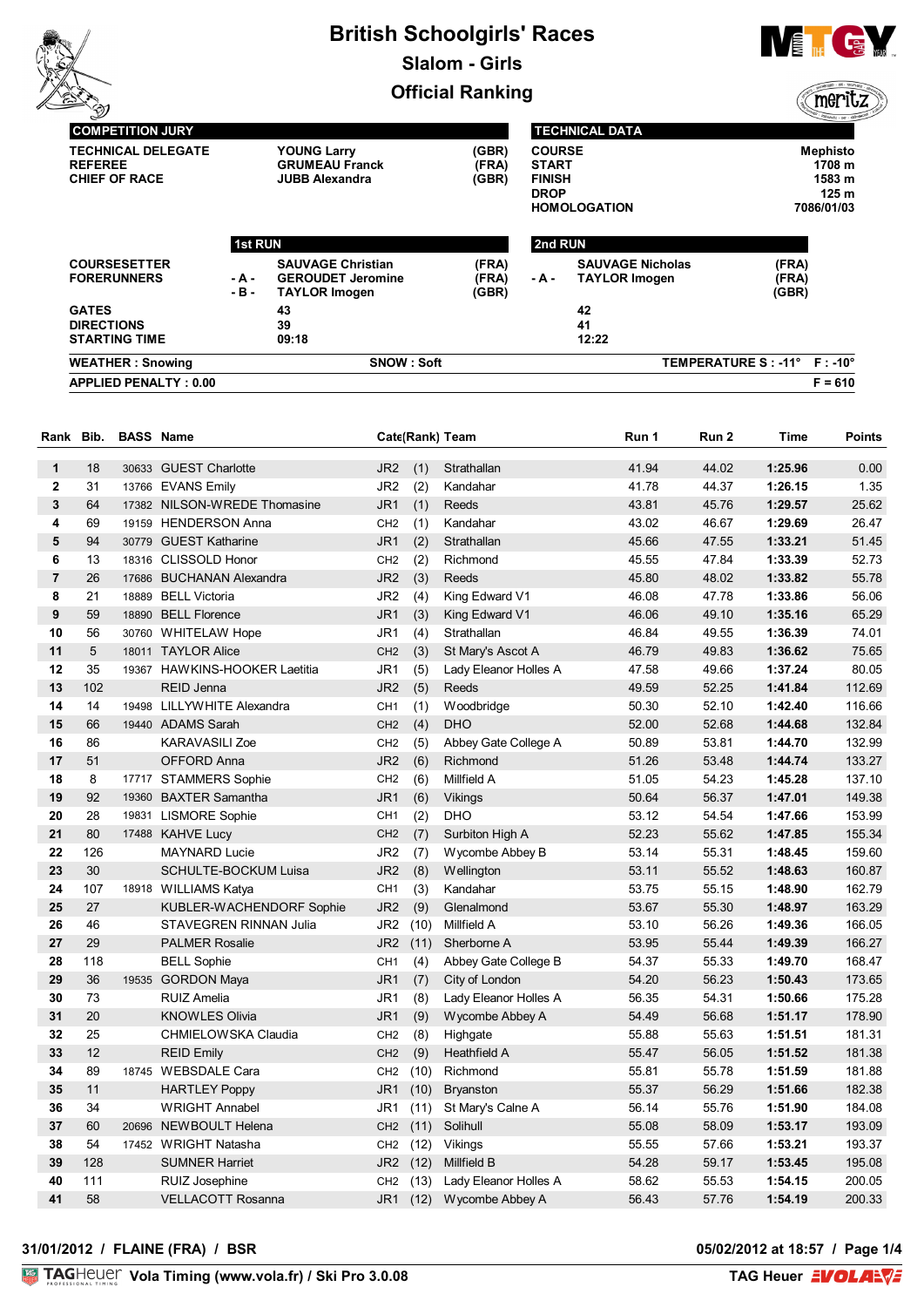### **British Schoolgirls' Races Slalom - Girls Official Ranking**

| Rank     | Bib.           | <b>BASS Name</b> |                                                |                                    |             | Cate(Rank) Team                   | Run 1              | Run 2            | Time               | <b>Points</b>    |
|----------|----------------|------------------|------------------------------------------------|------------------------------------|-------------|-----------------------------------|--------------------|------------------|--------------------|------------------|
| 42       | 96             |                  | <b>SMITH Harriet</b>                           | JR <sub>1</sub>                    | (13)        | Wycombe Abbey A                   | 56.84              | 58.10            | 1:54.94            | 205.65           |
| 42       | $\overline{2}$ |                  | MIRZAN Khadijah                                | JR1                                | (13)        | Downe House A                     | 57.50              | 57.44            | 1:54.94            | 205.65           |
| 44       | 67             |                  | <b>NORRIS Isabel</b>                           | JR1                                | (15)        | Sherborne A                       | 57.18              | 57.94            | 1:55.12            | 206.93           |
| 45       | 40             |                  | <b>ROBERTS India</b>                           | CH <sub>2</sub>                    | (14)        | Downe House A                     | 57.22              | 58.33            | 1:55.55            | 209.98           |
| 46       | 83             |                  | <b>VULLIAMY-TAYLOR Coco</b>                    | CH <sub>1</sub>                    | (5)         | <b>St Swithuns A</b>              | 57.45              | 58.33            | 1:55.78            | 211.61           |
| 47       | 38             |                  | <b>HOBBY Imogen</b>                            | CH <sub>2</sub>                    | (15)        | St Gabriel's School               | 57.00              | 58.93            | 1:55.93            | 212.68           |
| 48       | 16             |                  | 19680 BAXTER Phillipa                          | CH <sub>2</sub>                    |             | (16) Vikings                      | 57.23              | 58.94            | 1:56.17            | 214.38           |
| 49       | 110            |                  | <b>CAIN Florence</b>                           | JR2                                | (13)        | St Mary's Calne A                 | 58.13              | 58.13            | 1:56.26            | 215.02           |
| 50       | 72             |                  | <b>WOOD Clementine</b>                         | JR <sub>2</sub>                    | (14)        | St Mary's Calne A                 | 1:01.16            | 55.84            | 1:57.00            | 220.27           |
| 51       | 112            |                  | <b>HOOPER Caitlin</b>                          | JR2                                | (15)        | City of London                    | 57.13              | 59.95            | 1:57.08            | 220.84           |
| 52       | 52             |                  | 17323 YEUNG Isabelle                           | JR <sub>2</sub>                    |             | (16) Woodbridge                   | 57.46              | 59.65            | 1:57.11            | 221.05           |
| 53       | 148            |                  | <b>HOPKINS POWELL Sacha</b>                    | CH <sub>2</sub>                    | (17)        | Lady Eleanor Holles B             | 58.40              | 58.76            | 1:57.16            | 221.41           |
| 54       | 33             |                  | 20808 LAVELLE Holly                            | CH <sub>2</sub>                    | (18)        | Woldingham A                      | 58.35              | 59.09            | 1:57.44            | 223.39           |
| 55       | 109            |                  | <b>HYDE Katie</b>                              | CH <sub>2</sub>                    | (19)        | Woldingham A                      | 59.88              | 57.76            | 1:57.64            | 224.81           |
| 56       | 37             |                  | <b>CLEVELY Montana</b>                         | CH <sub>2</sub>                    | (20)        | <b>Bedales</b>                    | 57.41              | 1:00.81          | 1:58.22            | 228.93           |
| 57       | 39             |                  | <b>PARKER Emily</b>                            | CH <sub>2</sub>                    | (21)        | Cheltenham A                      | 56.98              | 1:01.50          | 1:58.48            | 230.77           |
| 58       | 78             |                  | POOLE Emma                                     | CH <sub>2</sub>                    | (22)        | Downe House A                     | 58.64              | 1:00.36          | 1:59.00            | 234.46           |
| 59       | 43             |                  | <b>MALONEY Emerald</b>                         | CH <sub>2</sub>                    | (23)        | St Mary's Ascot A                 | 58.21              | 1:01.02          | 1:59.23            | 236.09           |
| 60       | 115            |                  | SIDOROVA Alexandra                             | CH <sub>2</sub>                    | (24)        | Millfield B                       | 58.52              | 1:00.82          | 1:59.34            | 236.88           |
| 61       | 74             |                  | <b>GORDON Ania</b>                             | JR1                                | (16)        | City of London                    | 58.48              | 1:00.94          | 1:59.42            | 237.44           |
| 62       | 90             |                  | <b>JACKSON Verity</b>                          | CH <sub>2</sub>                    | (25)        | Woodbridge                        | 58.54              | 1:00.94          | 1:59.48            | 237.87           |
| 63       | 152            |                  | <b>WICKES Amiee</b>                            | JR <sub>1</sub>                    | (17)        | Wycombe Abbey B                   | 58.13              | 1:01.39          | 1:59.52            | 238.15           |
| 64       | 132            |                  | <b>OPPENHIEM Lorna</b>                         | CH <sub>2</sub>                    | (26)        | St Mary's Ascot B                 | 58.63              | 1:01.00          | 1:59.63            | 238.93           |
| 65       | 119            |                  | <b>AYTON Chloe</b>                             | CH <sub>2</sub>                    | (27)        | St Mary's Ascot B                 | 59.98              | 59.67            | 1:59.65            | 239.08           |
| 66       | 122            |                  | <b>PATTON Harriett</b>                         | CH <sub>1</sub>                    | (6)         | Lady Eleanor Holles B             | 59.44              | 1:00.22          | 1:59.66            | 239.15           |
| 67       | 143            |                  | <b>WILLIAMS Alice</b>                          | JR <sub>1</sub>                    | (18)        | Surbiton High B                   | 58.21              | 1:01.52          | 1:59.73            | 239.64           |
| 68       | 135            |                  | <b>JACKSON Taya</b>                            | JR1                                | (19)        | Lady Eleanor Holles B             | 58.64              | 1:01.14          | 1:59.78            | 240.00           |
| 69       | 116            |                  | <b>LEACH Catherine</b>                         | CH <sub>2</sub>                    | (28)        | Sherborne B                       | 59.27              | 1:00.74          | 2:00.01            | 241.63           |
| 70       | 19             |                  | <b>MASTERMAN Rebecca</b>                       | JR <sub>2</sub>                    | (17)        | <b>Bradfield</b>                  | 1:00.29            | 59.80            | 2:00.09            | 242.20           |
| 71       | 63             |                  | CHMIELOWSKA Julia                              | JR1                                | (20)        | Highgate                          | 59.01              | 1:01.13          | 2:00.14            | 242.55           |
| 72       | 55             |                  | <b>BEALBY Marina</b>                           | CH <sub>2</sub>                    | (29)        | <b>Tudor Hall</b>                 | 1:01.68            | 58.78            | 2:00.46            | 244.82           |
| 73       | 48             |                  | <b>PARKER Ellie</b>                            | CH <sub>2</sub>                    | (30)        | Abbey Gate College A              | 59.72              | 1:01.06          | 2:00.78            | 247.09           |
| 74       | 9<br>62        |                  | 17829 MOYNIHAN India<br><b>WOODBRIDGE Lily</b> | CH <sub>2</sub>                    | (31)        | St Leonards Mayfield              | 1:08.40<br>1:00.38 | 53.04<br>1:01.44 | 2:01.44<br>2:01.82 | 251.78<br>254.47 |
| 75<br>76 | 49             |                  | LESUEUR Jemima                                 | CH <sub>1</sub><br>JR <sub>1</sub> | (7)<br>(21) | Lambrook<br><b>Bryanston</b>      | 1:00.24            | 1:02.04          | 2:02.28            | 257.74           |
| 77       | 77             |                  | <b>MOULDING Isobel</b>                         |                                    |             | CH <sub>2</sub> (32) Cheltenham A | 1:02.33            | 1:00.80          | 2:03.13            | 263.77           |
| 78       | 150            |                  | <b>GUDELIS Hana</b>                            |                                    |             | JR1 (22) St Mary's Calne B        | 1:00.70            | 1:02.60          | 2:03.30            | 264.98           |
| 79       | 79             |                  | UNSWORTH-WHITE Tabitha                         |                                    | CH2 (33)    | Blundells                         | 59.81              | 1:03.62          | 2:03.43            | 265.90           |
| 80       | 45             |                  | <b>BAYLIS Alexandra</b>                        | JR1                                | (23)        | St Swithuns A                     | 1:02.12            | 1:01.35          | 2:03.47            | 266.18           |
| 81       | 145            |                  | SODI Isabella                                  | CH <sub>2</sub>                    | (34)        | St Mary's Ascot B                 | 1:01.82            | 1:01.93          | 2:03.75            | 268.17           |
| 82       | 104            |                  | 20800 DALE Safia                               | CH <sub>1</sub>                    | (8)         | <b>DHO</b>                        | 1:00.65            | 1:03.25          | 2:03.90            | 269.23           |
| 83       | 68             |                  | <b>DREESMANN Caroline</b>                      | JR1                                | (24)        | Wellington                        | 1:01.51            | 1:02.64          | 2:04.15            | 271.01           |
| 84       | 97             |                  | <b>KORSGEN Miriam</b>                          | CH <sub>2</sub>                    | (35)        | King Edward V1                    | 1:01.51            | 1:03.52          | 2:05.03            | 277.25           |
| 85       | 101            |                  | DOODY Olivia                                   | CH <sub>2</sub>                    | (36)        | Highgate                          | 1:03.02            | 1:02.07          | 2:05.09            | 277.68           |
| 86       | 17             |                  | <b>DEAKIN Sophie</b>                           | CH <sub>2</sub>                    | (37)        | <b>Tudor Hall</b>                 | 1:02.16            | 1:03.03          | 2:05.19            | 278.39           |
| 87       | 137            |                  | <b>MARRIOT Lilly</b>                           | JR <sub>1</sub>                    | (25)        | St Mary's Calne B                 | 1:02.47            | 1:02.73          | 2:05.20            | 278.46           |
| 88       | 84             |                  | <b>WHEATLEY Olivia</b>                         | JR <sub>1</sub>                    | (26)        | Millfield A                       | 1:01.29            | 1:04.08          | 2:05.37            | 279.67           |
| 89       | 98             |                  | 20307 MIDDLETON Amy                            | JR1                                | (27)        | Solihull                          | 1:01.48            | 1:03.93          | 2:05.41            | 279.95           |
| 90       | 76             |                  | <b>HOBBY Charlotte</b>                         | JR1                                | (28)        | St Gabriel's School               | 1:03.99            | 1:02.29          | 2:06.28            | 286.12           |
| 91       | 57             |                  | <b>HADSELL Sophie</b>                          | JR <sub>1</sub>                    | (29)        | <b>Bradfield</b>                  | 1:03.52            | 1:02.91          | 2:06.43            | 287.19           |
| 92       | 44             |                  | <b>CROWE Emily</b>                             | JR <sub>1</sub>                    | (30)        | Kingswood                         | 1:02.50            | 1:05.06          | 2:07.56            | 295.21           |
| 93       | 133            |                  | <b>DAVIES Charlotte</b>                        | CH <sub>2</sub>                    | (38)        | Woldingham B                      | 1:02.72            | 1:05.09          | 2:07.81            | 296.98           |
| 94       | 81             |                  | <b>KERR-DINEEN Philomena</b>                   | CH <sub>2</sub>                    | (39)        | St Mary's Ascot A                 | 1:03.67            | 1:04.77          | 2:08.44            | 301.45           |
| 95       | 146            |                  | <b>STEWART Charlotte</b>                       | CH <sub>1</sub>                    | (9)         | Woldingham B                      | 1:03.48            | 1:05.09          | 2:08.57            | 302.37           |
| 96       | 82             |                  | <b>HURRING Emma</b>                            | CH <sub>2</sub>                    | (40)        | Kingswood                         | 1:03.80            | 1:05.17          | 2:08.97            | 305.21           |
| 97       | 93             |                  | <b>BARROW Alexa</b>                            | CH <sub>2</sub>                    | (41)        | <b>Tudor Hall</b>                 | 1:02.83            | 1:06.32          | 2:09.15            | 306.49           |
| 98       | 127            |                  | <b>KLEIN Victoria</b>                          | CH <sub>2</sub>                    | (42)        | Cheltenham B                      | 1:05.12            | 1:04.17          | 2:09.29            | 307.48           |
| 99       | 87             |                  | <b>KERRIDGE Katie</b>                          | JR1                                | (31)        | Bryanston                         | 1:04.14            | 1:05.46          | 2:09.60            | 309.68           |

#### **31/01/2012 / FLAINE (FRA) / BSR**

**05/02/2012 at 18:57 / Page 2/4**<br>TAG Heuer **EVOLARVE**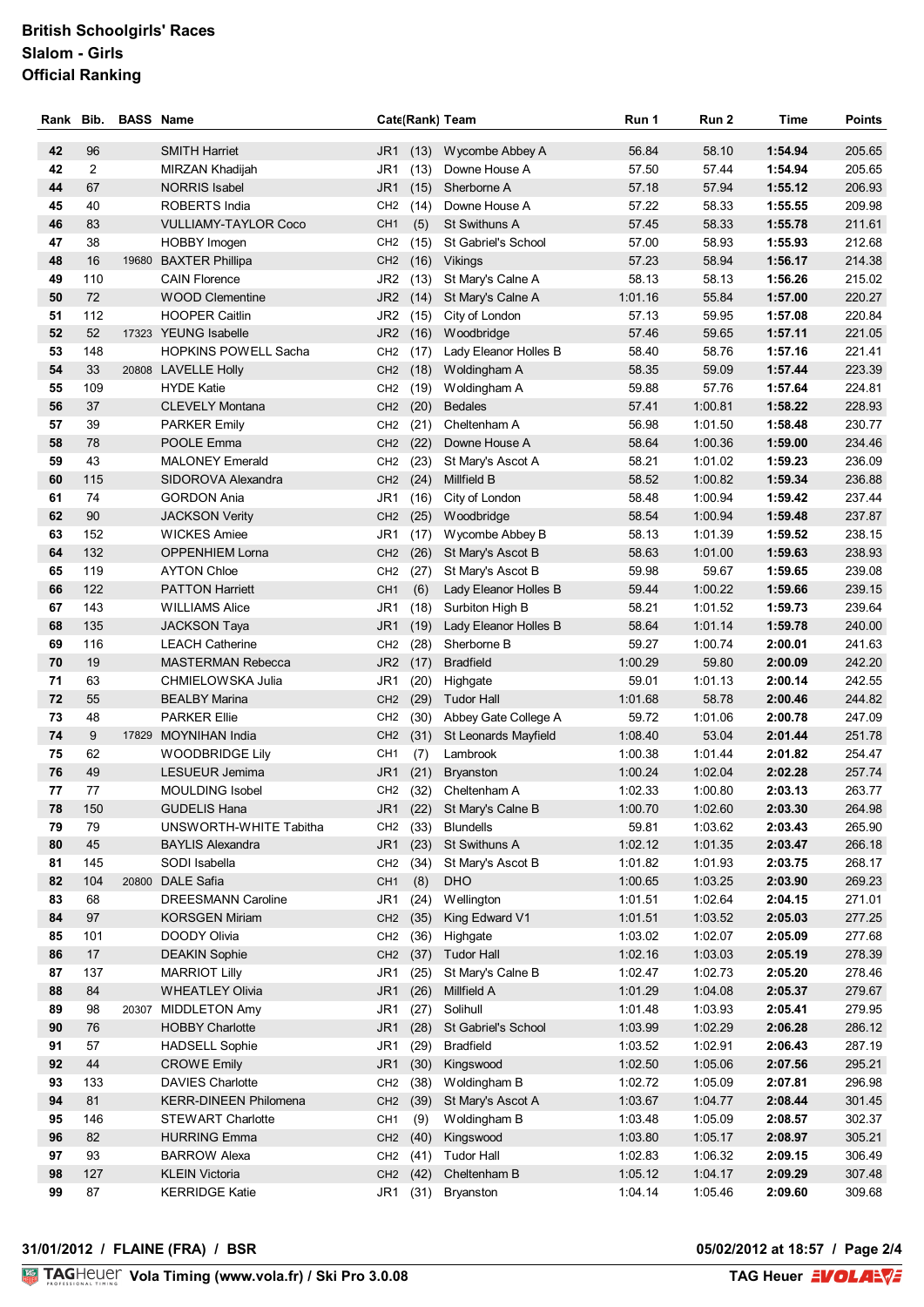#### **British Schoolgirls' Races Slalom - Girls Official Ranking**

| Rank | Bib.           | <b>BASS Name</b> |                             |                 | Cate(Rank) Team |                       | Run 1   | Run <sub>2</sub> | <b>Time</b> | <b>Points</b> |
|------|----------------|------------------|-----------------------------|-----------------|-----------------|-----------------------|---------|------------------|-------------|---------------|
| 100  | 6              |                  | <b>OWENS Caitlin</b>        | JR <sub>1</sub> | (32)            | Kingswood             | 1:04.36 | 1:05.51          | 2:09.87     | 311.60        |
| 101  | 139            |                  | <b>CLUTTON Evie</b>         | CH <sub>2</sub> | (43)            | Wycombe Abbey B       | 55.64   | 1:14.32          | 2:09.96     | 312.24        |
| 102  | 153            |                  | <b>TILL Lottie</b>          | CH2 (44)        |                 | Cheltenham B          | 1:04.57 | 1:06.64          | 2:11.21     | 321.11        |
| 103  | 10             |                  | 19399 CALDWELL Sophie       | JR1             | (33)            | Abbey Gate College A  | 1:20.95 | 50.43            | 2:11.38     | 322.32        |
| 104  | 99             |                  | <b>JONES Charlotte</b>      | JR <sub>1</sub> | (34)            | <b>Guildford High</b> | 1:06.48 | 1:04.97          | 2:11.45     | 322.81        |
| 105  | 70             |                  | <b>THOMPSON Alice</b>       | CH <sub>2</sub> | (45)            | Queens Chester        | 1:06.35 | 1:05.15          | 2:11.50     | 323.17        |
| 106  | 136            |                  | CAMPBELL Jean               | CH <sub>2</sub> | (46)            | Downe House B         | 1:04.11 | 1:07.42          | 2:11.53     | 323.38        |
| 107  | 113            |                  | <b>LITTLE Ellie</b>         | CH <sub>2</sub> | (47)            | <b>Bedales</b>        | 1:04.25 | 1:07.62          | 2:11.87     | 325.79        |
| 108  | 123            |                  | <b>HUTH Elisabeth</b>       |                 | JR2 (18)        | Downe House B         | 1:03.84 | 1:08.48          | 2:12.32     | 328.99        |
| 109  | 144            |                  | <b>WILLIAMSON Charlotte</b> | CH <sub>2</sub> | (48)            | Abbey Gate College B  | 1:04.96 | 1:07.49          | 2:12.45     | 329.91        |
| 110  | 121            |                  | <b>WOOLGAR Octavia</b>      | JR1             | (35)            | <b>Heathfield B</b>   | 1:05.85 | 1:06.69          | 2:12.54     | 330.55        |
| 111  | 124            |                  | GIDDINS Imogen              | JR1             | (36)            | St Mary's Calne B     | 1:05.39 | 1:07.63          | 2:13.02     | 333.95        |
| 112  | 95             |                  | <b>ENGLAND Nadya</b>        | JR <sub>2</sub> | (19)            | <b>Bradfield</b>      | 1:06.19 | 1:06.94          | 2:13.13     | 334.73        |
| 113  | 32             |                  | <b>MONK Orlaith</b>         | CH <sub>2</sub> | (49)            | Queens Chester        | 52.72   | 1:21.51          | 2:14.23     | 342.54        |
| 114  | 151            |                  | <b>HARRISON Emma</b>        | CH <sub>2</sub> | (50)            | <b>St Swithuns B</b>  | 1:07.47 | 1:07.01          | 2:14.48     | 344.31        |
| 115  | 15             |                  | <b>JENNINGS Arianne</b>     | CH <sub>1</sub> | (10)            | Snowsports            | 1:05.67 | 1:08.92          | 2:14.59     | 345.09        |
| 116  | 149            |                  | LAW Anastasia               | CH <sub>2</sub> | (51)            | Downe House B         | 1:07.03 | 1:07.65          | 2:14.68     | 345.73        |
| 117  | 53             |                  | <b>REID Olivia</b>          | CH <sub>2</sub> | (52)            | Snowsports            | 1:06.25 | 1:08.87          | 2:15.12     | 348.86        |
| 118  | 108            |                  | <b>GRACE Serena</b>         | CH <sub>1</sub> | (11)            | Queens Chester        | 1:03.76 | 1:11.77          | 2:15.53     | 351.76        |
| 119  | 142            |                  | <b>KNIGHT Katherine</b>     | CH <sub>2</sub> | (53)            | Sherborne B           | 1:04.77 | 1:11.46          | 2:16.23     | 356.73        |
| 120  | 61             |                  | <b>MELDRAM Lauren</b>       | CH <sub>1</sub> | (12)            | <b>Guildford High</b> | 1:09.64 | 1:08.93          | 2:18.57     | 373.34        |
| 121  | 125            |                  | <b>BAYLIS Georgina</b>      | CH <sub>2</sub> | (54)            | St Swithuns B         | 1:09.28 | 1:11.03          | 2:20.31     | 385.69        |
| 122  | 105            |                  | <b>ATKINS Charlotte</b>     | JR <sub>1</sub> | (37)            | Sherborne A           | 1:10.68 | 1:10.31          | 2:20.99     | 390.51        |
| 123  | 100            |                  | <b>HORGAN Annabelle</b>     | CH <sub>1</sub> | (13)            | Lambrook              | 1:09.17 | 1:12.32          | 2:21.49     | 394.06        |
| 124  | 141            |                  | <b>DEARMAN Laura</b>        | JR <sub>1</sub> | (38)            | Millfield B           | 1:11.28 | 1:10.91          | 2:22.19     | 399.03        |
| 125  | 71             |                  | ALTING VON GEUSAU Madeleine | JR <sub>2</sub> | (20)            | Woldingham A          | 1:04.55 | 1:18.50          | 2:23.05     | 405.13        |
| 126  | 47             |                  | STERNBERG-ALLEN Tabitha     | CH <sub>2</sub> | (55)            | St Leonards Mayfield  | 1:08.97 | 1:14.46          | 2:23.43     | 407.83        |
| 127  | 138            |                  | <b>HARRISON Natalie</b>     | CH1             | (14)            | <b>St Swithuns B</b>  | 1:11.37 | 1:12.86          | 2:24.23     | 413.50        |
| 128  | 3              |                  | <b>FEARNLEY Elizabeth</b>   | CH2 (56)        |                 | <b>Blundells</b>      | 1:13.32 | 1:11.94          | 2:25.26     | 420.81        |
| 129  | 129            |                  | <b>PALMER Alexa</b>         | CH <sub>2</sub> | (57)            | Sherborne B           | 1:18.91 | 1:06.96          | 2:25.87     | 425.14        |
| 130  | 134            |                  | <b>SHEPHERD Emily</b>       | CH <sub>2</sub> | (58)            | <b>Heathfield B</b>   | 1:12.47 | 1:14.93          | 2:27.40     | 436.00        |
| 131  | 147            |                  | <b>WORTH Charlotte</b>      | JR1             | (39)            | Heathfield B          | 1:16.85 | 1:11.79          | 2:28.64     | 444.80        |
| 132  | 42             |                  | 31012 PLENDERLEITH Lucy     | JR <sub>2</sub> | (21)            | Surbiton High A       | 48.63   | 1:40.91          | 2:29.54     | 451.18        |
| 133  | $\overline{7}$ |                  | RADKIEWICZ Alexia           | JR1             | (40)            | St Swithuns A         | 1:59.80 | 59.33            | 2:59.13     | 661.16        |
| 134  | 85             |                  | <b>DODD Elizabeth</b>       | CH <sub>1</sub> | (15)            | St Leonards Mayfield  | 1:48.02 | 1:22.85          | 3:10.87     | 744.48        |
| 135  | 140            |                  | <b>LAWRENCE Annabel</b>     | CH <sub>2</sub> | (59)            | Cheltenham B          | 2:02.47 | 1:09.68          | 3:12.15     | 753.56        |
| 136  | 91             |                  | <b>WAY Philippa</b>         | CH <sub>1</sub> | (16)            | Snowsports            | 1:30.74 | 1:55.91          | 3:26.65     | 856.46        |
|      |                |                  | Did Not Start - Run 1 (1)   |                 |                 |                       |         |                  |             |               |
|      | 22             |                  | 18033 THOMAS Elisabeth      | JR <sub>1</sub> |                 | Solihull              |         |                  |             |               |

## **Did Not Finish - Run 1 (1)**

| 130 | <b>VEGTING Amelia</b> | CH <sub>2</sub> | Surbiton High B | 1:26.22 |
|-----|-----------------------|-----------------|-----------------|---------|
|     |                       |                 |                 |         |

#### **Disqualified - Run 1 (9)**

| 23  | 20528 FLUCK Catrin        | CH <sub>2</sub> | Guildford High       | 1:01.11 | Gate 39 |
|-----|---------------------------|-----------------|----------------------|---------|---------|
| 24  | LIEBENBERG Emma           | CH <sub>1</sub> | Lambrook             | 1:18.19 | Gate 40 |
| 41  | <b>JACKMAN Emma</b>       | CH <sub>2</sub> | <b>Blundells</b>     | 1:07.17 | Gate 40 |
| 50  | <b>FABER-JOHNSON Lara</b> | CH <sub>2</sub> | Heathfield A         | 1:00.61 | Gate 38 |
| 75  | <b>BOURNE Margot</b>      | CH <sub>2</sub> | <b>Bedales</b>       | 1:14.63 | Gate 42 |
| 103 | ANDERSON Pheobe           | JR <sub>1</sub> | Glenalmond           |         | Gate 9  |
| 106 | <b>MAVROLEAN Alexia</b>   | JR <sub>1</sub> | Wellington           |         | Gate 26 |
| 120 | McKEY Lydia               | CH <sub>1</sub> | Woldingham B         | 1:06.84 | Gate 41 |
| 131 | <b>THOMAS Maddie</b>      | CH <sub>2</sub> | Abbey Gate College B | 1:24.67 | Gate 39 |

## **Did Not Finish - Run 2 (4)**

**31/01/2012 / FLAINE (FRA) / BSR 05/02/2012 at 18:57 / Page 3/4**